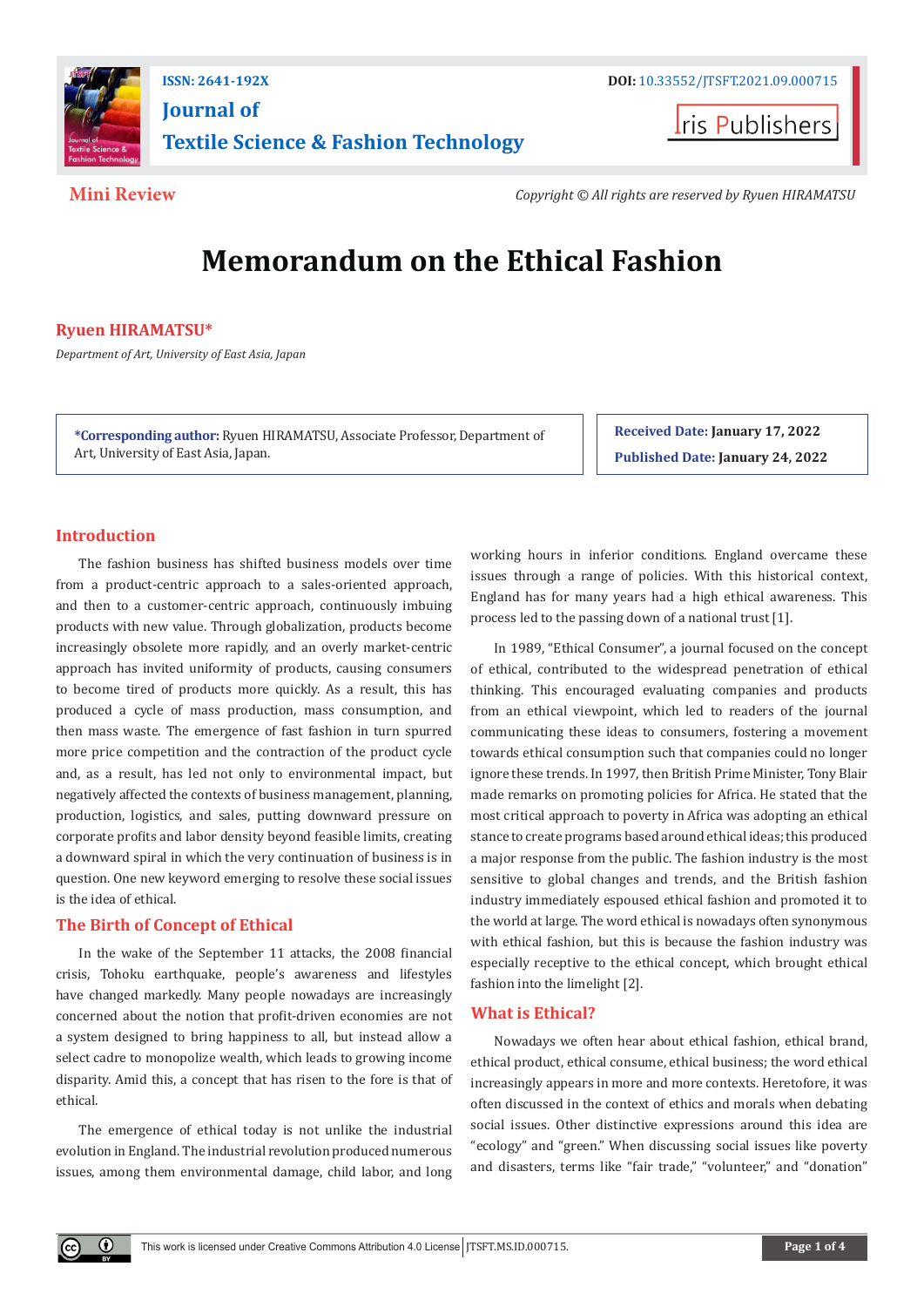have been used. While terms like "ecology" and "green" describe environmental concepts, they do not encompass wider social issues. By contrast, terms like fair trade, volunteer, donation describe social issues, but they do not encompass environmental awareness. In this way, it is "ethical" as a keyword that comprehensively encompasses a range of issues spanning from environmental awareness to social and, by extension, human rights issues. In recent years, however, we find terms like "social business, social design, social branding, social product being used, so the boundary between "ethical" and "social" is unclear.

In this way, the exact definition of the term "ethical" remains inconsistent, and it is interpreted in a variety of ways depending on where and how it is used. For example, "Ethical Consumer" describes a set of five key standards for evaluating companies, products, and services in an ethical manner. 1. Animals: Animal Testing, Factory Farming, Animal Rights & Cruelty, 2. Environment: Environmental Reporting, Climate Change, Pollution & Toxics, Habitats & Resources, Palm Oil, 3. People: Human Rights, Workers' Rights, Supply Chain Management, Irresponsible Marketing, Arms & Military Supply, 4. Politics: Anti-Social Finance, Boycott Calls, Controversial Technologies, Political Activity, 5. Sustainability: Company Ethos, Product Sustainability (organic, fair trade, energy efficient, vegan & vegetarian products). Further, The Ethical Fashion Forum, an organization formed in 2004 and promoting ethical fashion with over 6,000 individual and institutional members in over 100 countries, defines a set of ethical fashion standards as follows. 1. Countering fast, cheap fashion and damaging patterns of fashion consumption, 2. Defending fair wages, working conditions and workers' rights, 3. Supporting sustainable livelihoods, 4. Addressing toxic pesticide and chemical use, 5. Using and / or developing eco- friendly fabrics and components, 6. Minimizing water use, 7.Recycling and addressing energy efficiency and waste, 8. Developing or promoting sustainability standards for fashion, 9. Resources, training and/ or awareness raising initiatives, 10. Animal rights. Ethical Fashion Japan also defines the nine standards below for the promotion of [ethical approaches. These are: 1. Fair Trade, 2. Organic, 3. Up-cycle & Re-cycle, 4. Sustainable Material, 5. Craftsmanship, 6. Local Made, 7. Animal Friendly, 8. Waste Less, 9. Social Product. In other words, if one were to define "ethical" as one concept, it is a form of sustainability movement in society at large that aims to solve a range of issues spanning from the environment, to society, to human rights in an ethical manner. Ethical is at once a concrete methodology for resolving social issues and also an ideological and philosophical framework for considering civil society and how we lead our lives [3,4].

However, developing better ethical approaches in a business context requires a more granular set of standards. When manufacturing products, it is critical to do away with unfair labor and exploitation and engage in dealings under fair partnerships. As exemplified by the concept of fast fashion, in today's manufacturing industry, it has become the norm to produce items overseas under low labor costs. It is also critical to use natural materials produced by organic means and, where using synthetics, ensuring that they have a minimal environmental impact. Considerations must also be made towards animal rights and animal welfare. In terms of manufacturing, we must work closely with production regions and local industry in order to vitalize these regions, create employment, and transfer technology and expertise while continuously improving those skills. To that end, we must incorporate the traditional skills of expert craftspeople and create a system for the transmission of these skills, along with the culture therein, to the future. Furthermore, we must eliminate waste at each stage of the product life cycle and reuse that which would otherwise have been thrown away. Another critical point is reclaiming dead stock materials and inventory to reuse them in ways that contribute to improved product quality. Furthermore, corporations must donate part of their profits to NPOs / NGOs and utilize their business models to create employment opportunities and make effective social use of resources [5].

This cannot be achieved with the existing fashion business model. This is because the traditional fashion business makes use of a model in which early orders are made for production, with large volumes of inventory gradually depleted. They select materials to be used about 18 months before they appear in stores. Next, they establish a set of plans for the designs and lineup and present them at fashion shows Generally speaking, they then select which materials to manufacture based on orders. Therefore, this structure is unable to cope with changes in market demand, leading to surplus inventory and the need for sales to dispose of it. Furthermore, the risks associated with shifts in demand are shifted onto prices, with consumers having thus far purchased products that are in fact at a markup. Means of solving these issues have included seeking out hit products and producing added inventory with short lead time through quick response, supply chain management, and demand chain management. However, this alone is not enough to achieve the up-cycle & re-cycle or concept of waste less. While the fast fashion Business Model adopted by brands like ZARA appears at first glance to emphasize reduced lead time and the production of small lots to rapidly bring inventory to stores, thereby dealing with some of these issues, 75% of ZARA's inventory changes every 3-4 weeks, producing deliberate obsolescence. In that sense, they have yet to tackle the issue of waste less, and their low-price merchandise also poses problems in terms of fair trade and craftsmanship [6].

Furthermore, the volume of clothing disposed of in Japan in 2016 was 1M tons. Converted to clothing (one article of clothing set at 300g), this represents 3.3B articles of clothing. The rate of recycling of clothing in Japan is 11%, with reuse at 13%. When recycled, clothing is used as fuel and insulation for vehicles. The remaining 73% is incinerated. This is because fashion does not translate to recycling, with most simply disposed of. It is especially critical to,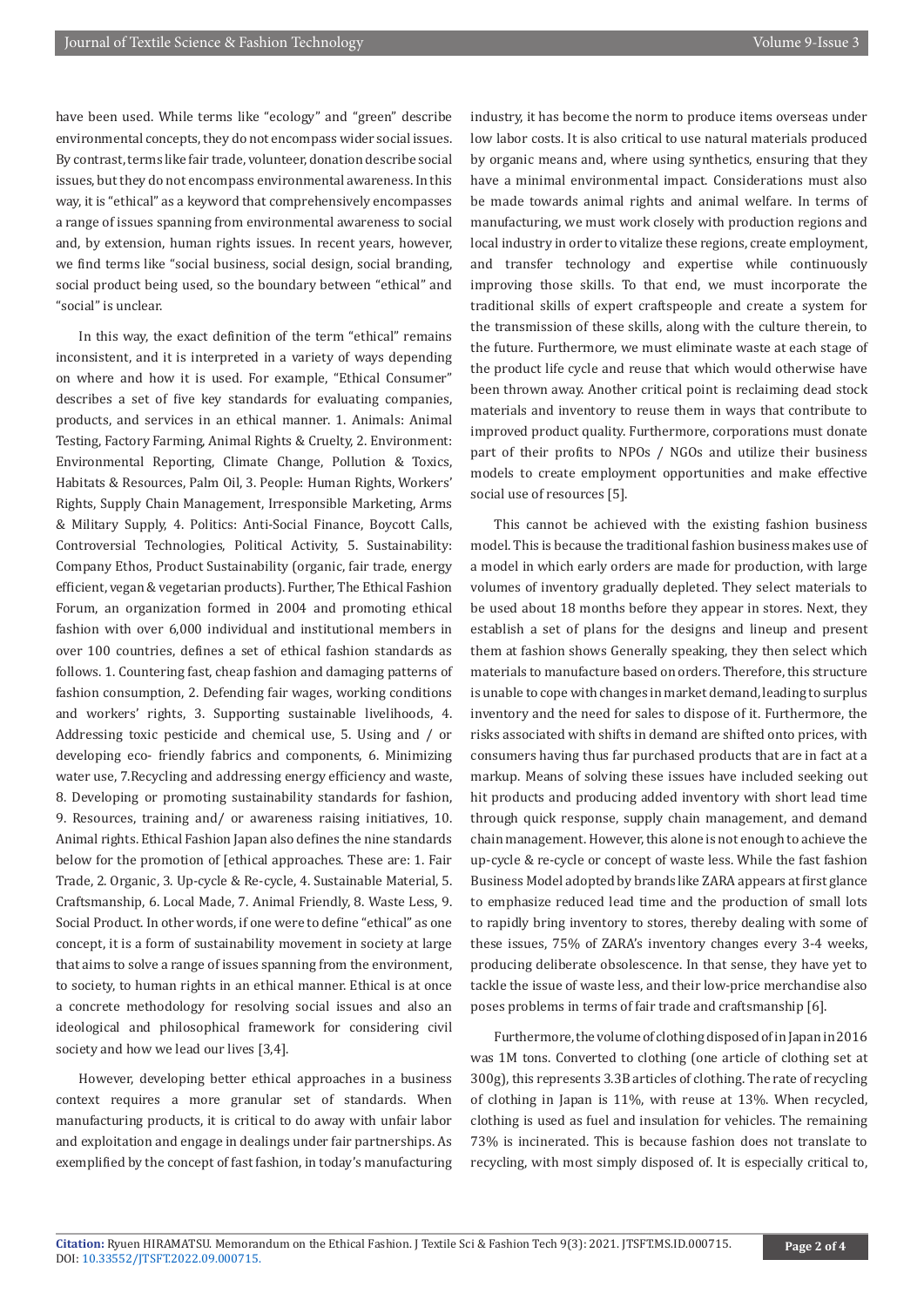having become aware of this fact, determine what is the best choice. ZARA procures its fabrics from Spain, Far East, India, Morocco, with cutting and dyeing being performed in Spain and shipments from a center in Barcelona going out in trucks across Europe, with aircraft being used only for other countries and regions. Designing, patterning, and cutting are all performed in-house, with sewing performed by a network of 400 local companies, which makes major contributions to local industry. However, the environmental impact of shipping cannot be ignored. Further, brands like RALPH LAUREN and Tommy Hilfiger have approached the issue of waste less by negating obsolescence of past products, instead emphasizing perennial fashion products that stay evergreen.

Fashion traditionally has a strong regional aspect and has reflected the local culture and society. Craftsmanship and local made were, in fact, forms of fashion. Since the industrial revolution, however, increasing rationalization and streamlining also affected fashion. In that sense, ethical may represent a return to how fashion was originally meant to be [7].

#### **Ethical Consumption**

According to the "Ethical Consumerism Report 2010", ethical spending in England in 1999 was 241 £, while in 2009 it was 764 £, a threefold increase. In particular, Clothing / cosmetics have contributed to the growth of the ethical market, which has increased by 30% since 2007. This suggests that ethical consumption is not merely a passing fad. According to the "Sustainability Imperative" which was researched 30,000 people in 60 countries, among the 66% of global respondents willing to pay more, over 50% of them are influenced by key sustainability factors, such as a product being made from fresh, natural and/or organic ingredients (69%), a company being environmentally friendly (58%), and company being known for its commitment to social value (56%). Sales, and coupons didn't even make the top five. For this group, personal values are more important than personal benefits, such as cost or convenience. 21st century corporations can no longer turn a blind eye to ethical consumption.

#### **Ethical at Beauty Business**

Ethical has also drawn attention in the localized context of clothes as a narrower interpretation of fashion. For example, Vivienne Westwood adopts a slogan of "NOT CHARITY JUST WORK", providing opportunities for high-quality work to women who have been otherwise left behind by society and aiming to improve their lifestyles and social status. Stella McCartney adopts a policy of using no animal skins and furs in its designs and production and has established a scholarship at Central Saint Martins that supports the activities of students pursuing animal welfare [8].

However, taken in a wider context, fashion implies all physical items covering the body, including hat / cap, shoes, hairstyle, wig, beard / mustache, cosmetics, accessories, tattoo. In fact, various ethical business initiatives are being adopted in the field

of cosmetics. For example, since its founding in 1976, The Body Shop has called for the banning of use of animal products in manufacturing cosmetics. Following the animal welfare movement of the 1980s, since 2003, the sale of cosmetic in the EU made from ingredients tested on animals has been banned in Europe. Furthermore, projects are also underway to develop large-scale alternatives to animal testing. Neals Yard Remedies has pursued the concept of quality over quantity and produces and sells organic cosmetics that are environmentally-friendly and safe to use. Lush is promoting campaigns that raise awareness to social issues like animal protection, the environment, and defense of human rights. Going forward, the Cosmetic industry will be further stimulated through the pursuit of ethical business [9,10].

Currently, I am pursuing the "Ethical Beauty Business Project" with 22 students who are from China, Korea, Vietnam, Nepal including Japanese. This project involves planning and manufacturing cosmetics from an ethical standpoint. For example, we select ingredients that meet standards of fair trade, organic, sustainable material, and animal friendly. This year, we are developing a soap containing honey; that honey is sourced from Shimonoseki City, Yamaguchi, Japan, where the university is found. Cosmetics developed by students are in turn produced by local company for a local made approach. We are also cautious about the production of soap in an ethical manner. This effort is not only based on the ideas of local made and craftsmanship, but also involves sealing in small bubbles within the soap so as to produce a smooth lather that greatly reduces excess waste in the form of soap residue, thereby contributing to a reduced environmental impact. In the future, when manufacturing cosmetics other than soap, we are considering the use of containers that are recycle able and manufacturing processes that will have less environmental impact.

The ultimate goal of this "Ethical Beauty Business Project" is not simply the production of cosmetic from an Ethical standpoint. In fact, our goal is manufacturing products in an ethical manner in order to develop ethical fashion brand for Muslims. Muslims lead their lives in accordance with halal rules. Generally speaking, these rules restrict the use of pork-derived products and alcohol, etc. Therefore, cosmetics, which tend to make use of these products, struggle to obtain halal certification. Currently, students are researching differences in national halal standards to consider which ingredients are best suited to our project. In Japan, with the growing boom in Muslim tourists, halal certification is increasingly sought for food products, but there are yet no precedents of this for cosmetics. With a population of 1.3B Muslims worldwide, producing cosmetic to meet the needs of this market would yield a business of unprecedented scale [11,12].

#### **Conclusion**

There are many aspects to the umbrella concept of ethical Fashion -- these include the use of environmentally-friendly materials, using fair trade to create job opportunities for people